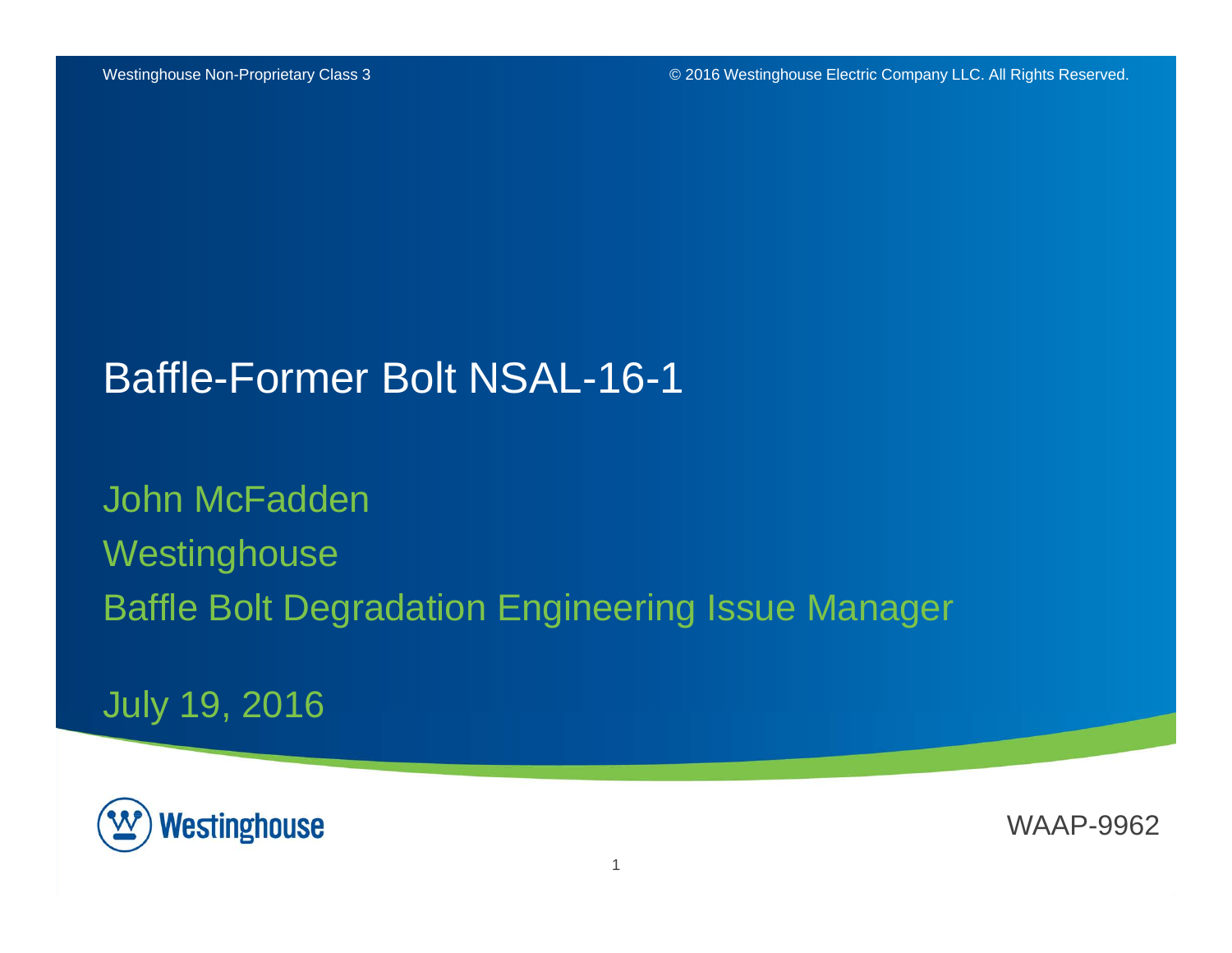#### **Topics**

- Westinghouse Tech Bulletin TB-12-5
- $\bullet$ Nuclear Safety Advisory Letter NSAL-16-1

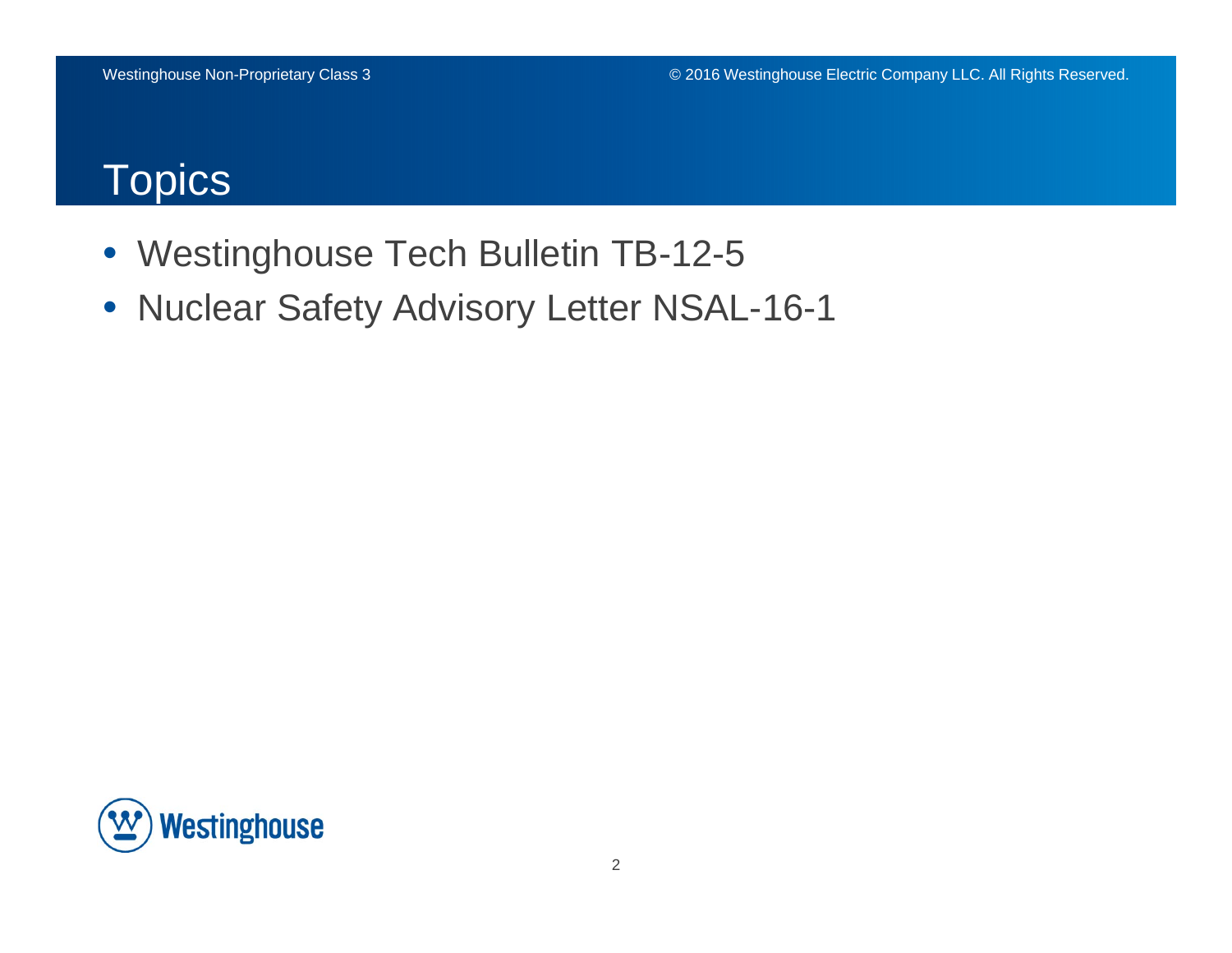### Overview of Internals (Westinghouse NSSS)

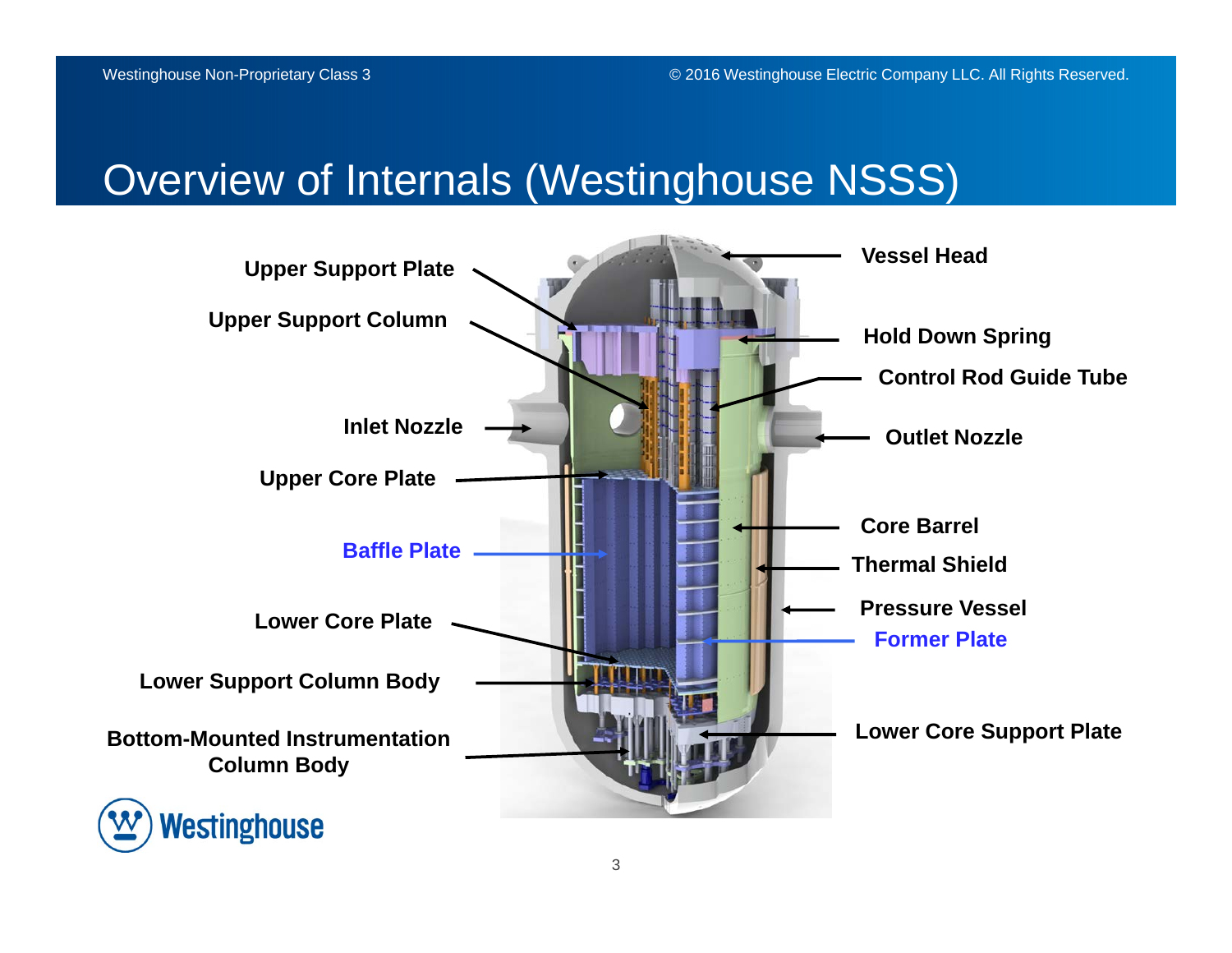# Westinghouse Technical Bulletin TB-12-5

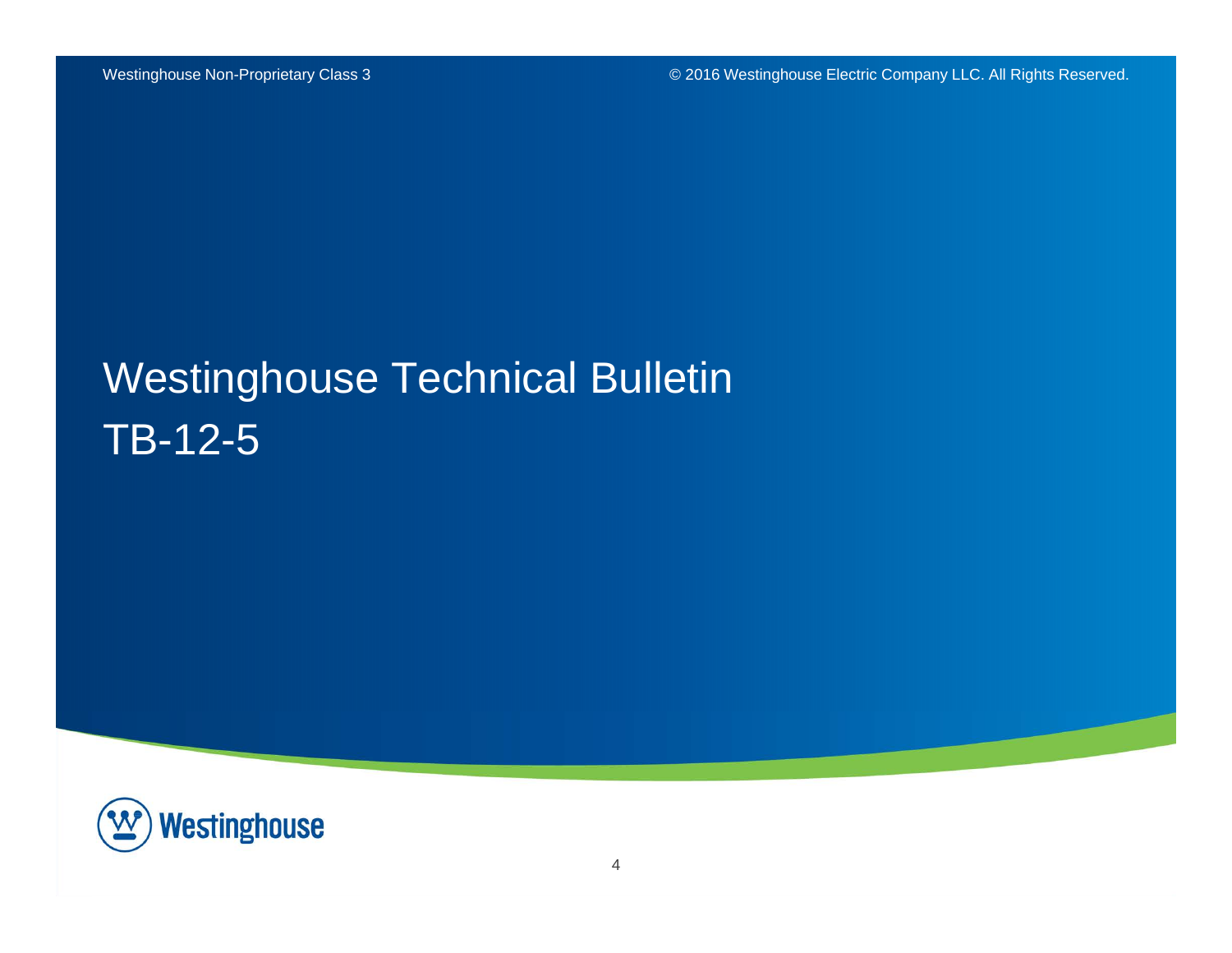### Westinghouse Technical Bulletin TB-12-5

- Tech Bulletin TB-12-5 was issued in March 2012 after the Fall 2010 Cook Unit 2 visual findings of damaged baffleformer bolts
- Identified 7 susceptible 4-loop downflow plants being most affected (Cook 1,2; Salem 1,2; Indian Point 2,3; and Diablo Canyon 1)
- Also identified twelve 2- and 3-loop plants with susceptible designs similar to Cook Unit 2 (i.e., downflow design, bolt design, bolt loading)



**Conclusions of TB still valid**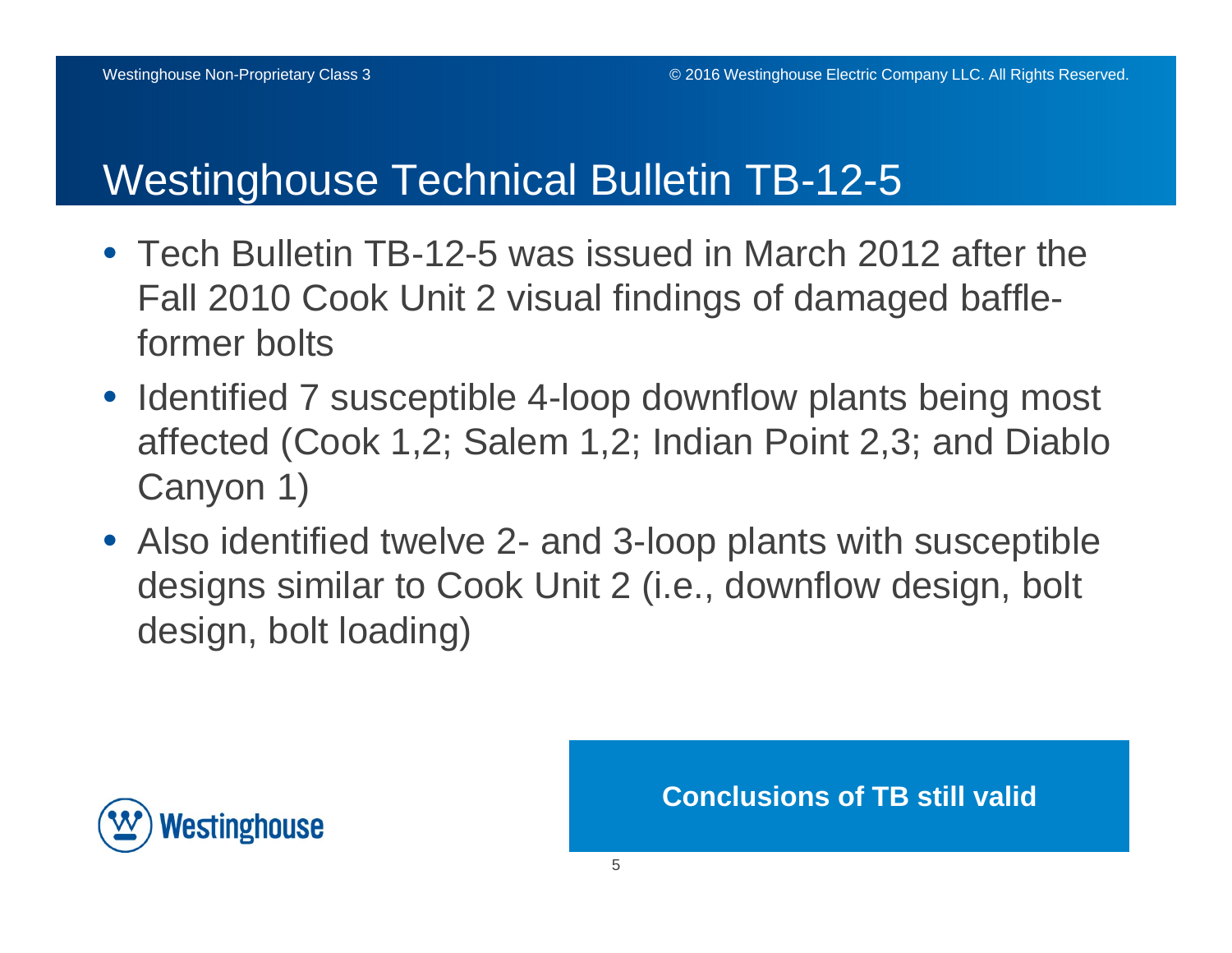# Nuclear Safety Advisory Letter NSAL-16-1

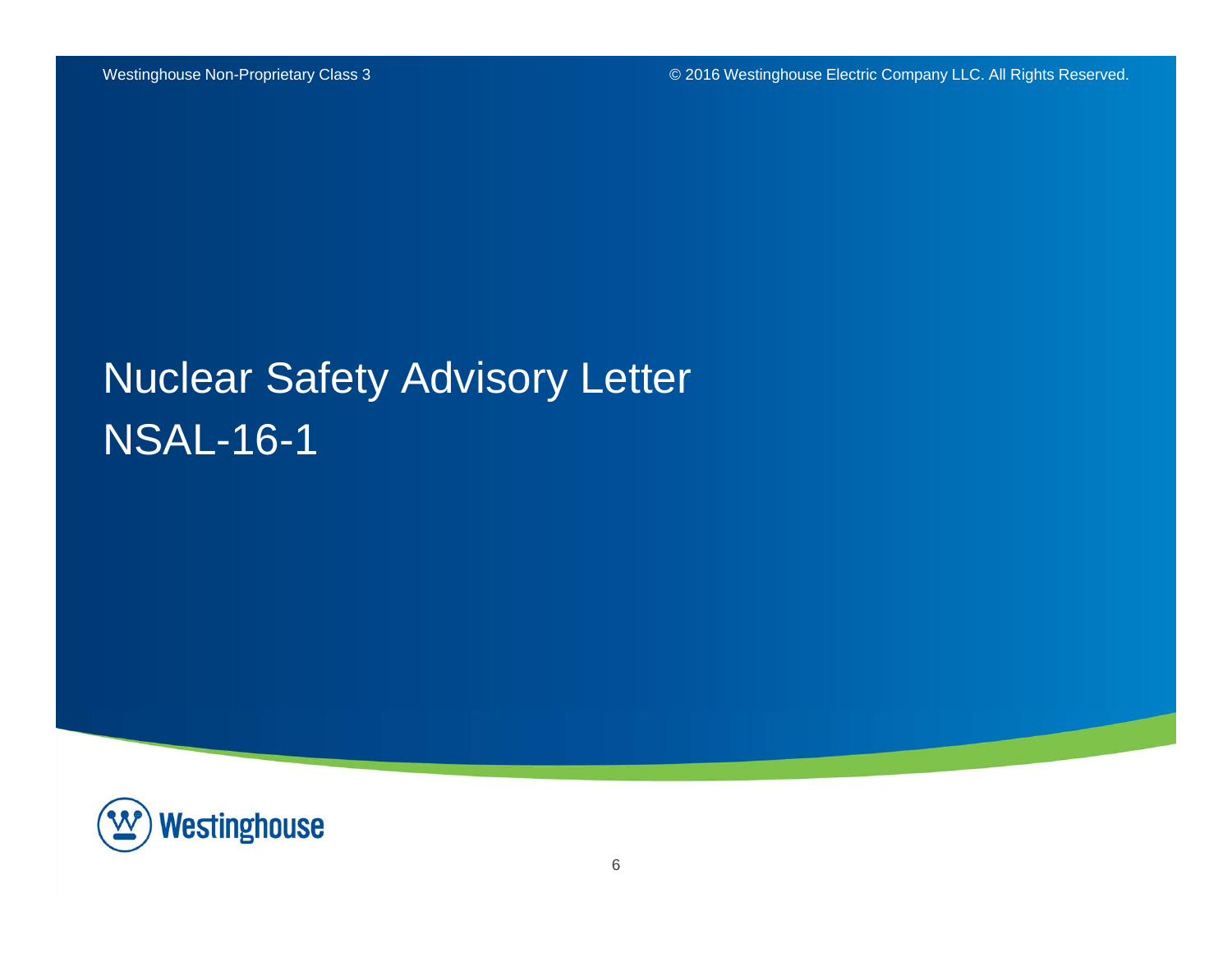### Nuclear Safety Advisory Letter (NSAL)

- NSAL-16-1 released on July 5
	- Westinghouse 4-loop downflow plants are most susceptible
	- $-$  Impact on other CE and Westinghouse plants has been evaluated
- Information in TB-12-5, "Baffle Bolt Degradation in a Westinghouse NSSS Plant with Downflow Reactor Internal Design" remains applicable

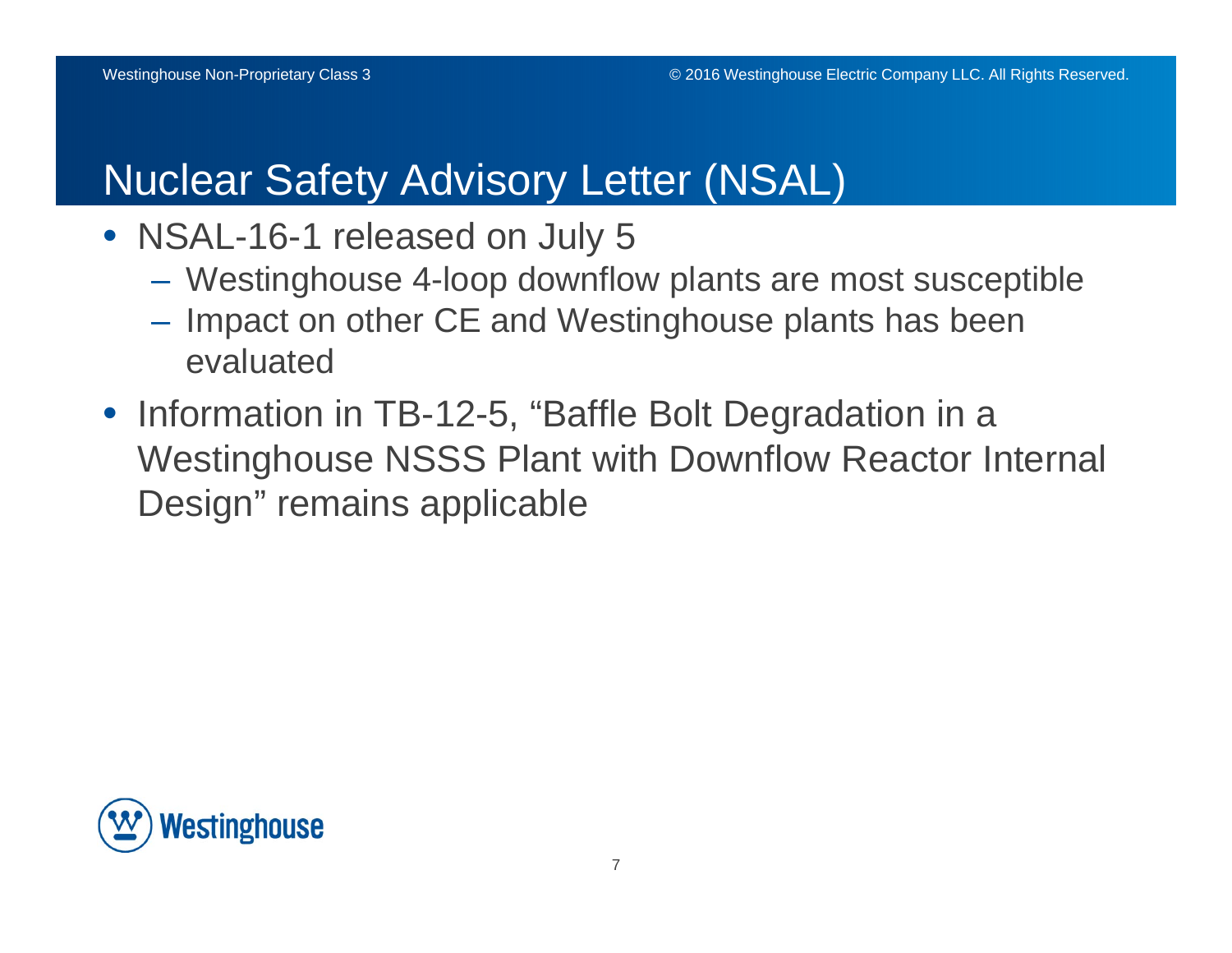## Extent of Condition Evaluation

- Affected plants:
	- All Westinghouse designed NSSS plants with baffle-former bolts and CE designed plants with bolted core shrouds are potentially affected by this issue
	- The Westinghouse **AP1000**® plant design does not utilize baffle-former bolts and is not affected by this issue
- Factors contributing to degradation:
	- $-$  reactor coolant design configuration (upflow vs. downflow)
	- plant internals design and flowrates
	- –bolt design
- Affected plants broken down into 4 Tiers



**AP1000** is a trademark or registered trademark of Westinghouse Electric Company LLC, its affiliates and/or its subsidiaries in the United States of America and may be registered in other countries throughout the world. All rights reserved. Unauthorized use is strictly prohibited. Other names may be trademarks of their respective owners.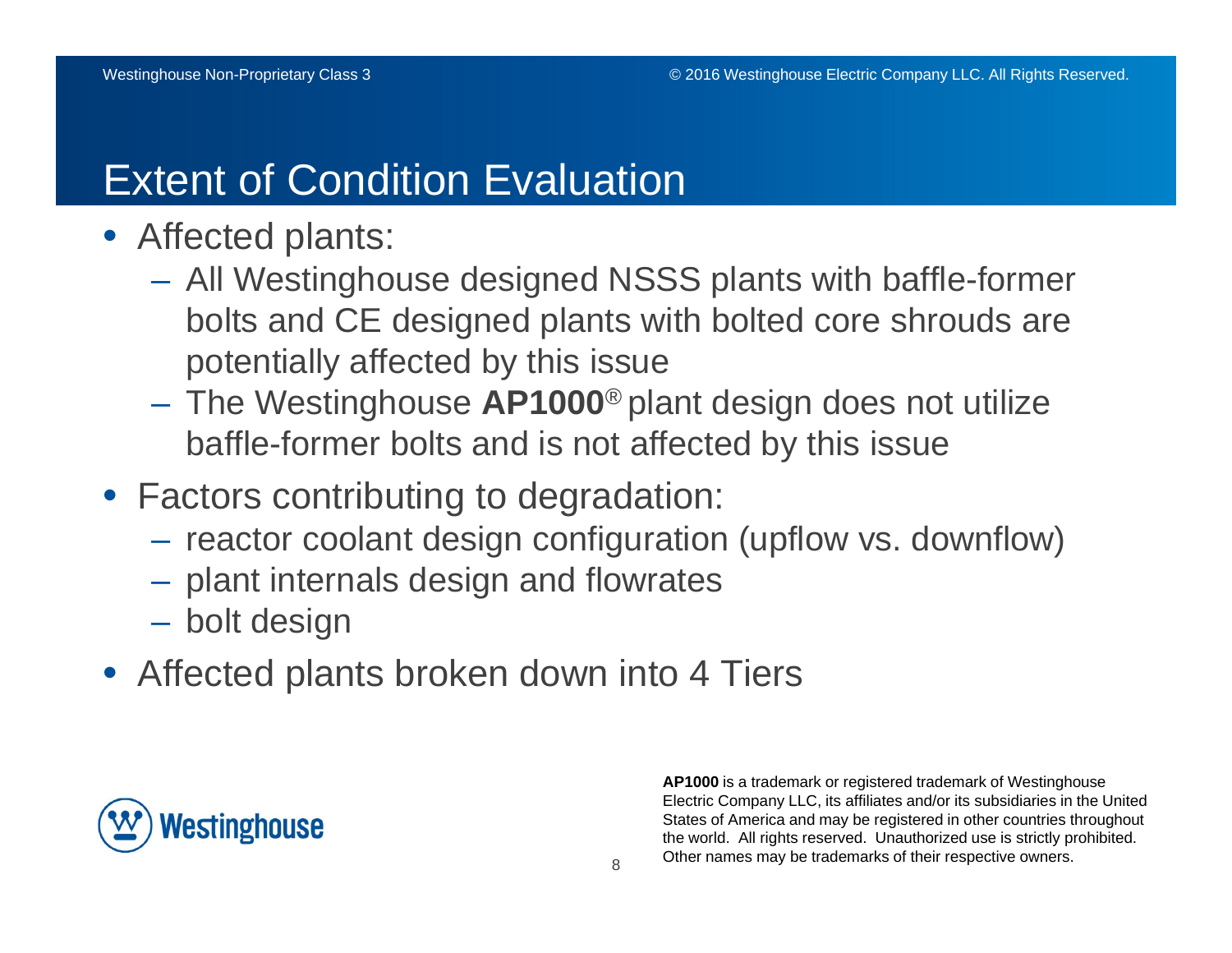## NSAL Recommendations

#### •**General Recommendations for all Tiers**:

- If visually damaged baffle-former bolts or lock bars are detected, it is recommended that the fuel assemblies that were adjacent to the baffle in the previous cycle, and are scheduled for use in the next cycle, be inspected for fretting wear on the face that was adjacent to the baffle
- It is recommended that the plant continues to follow the current MRP-227 guidelines and implement any revisions to the MRP-227 recommendations

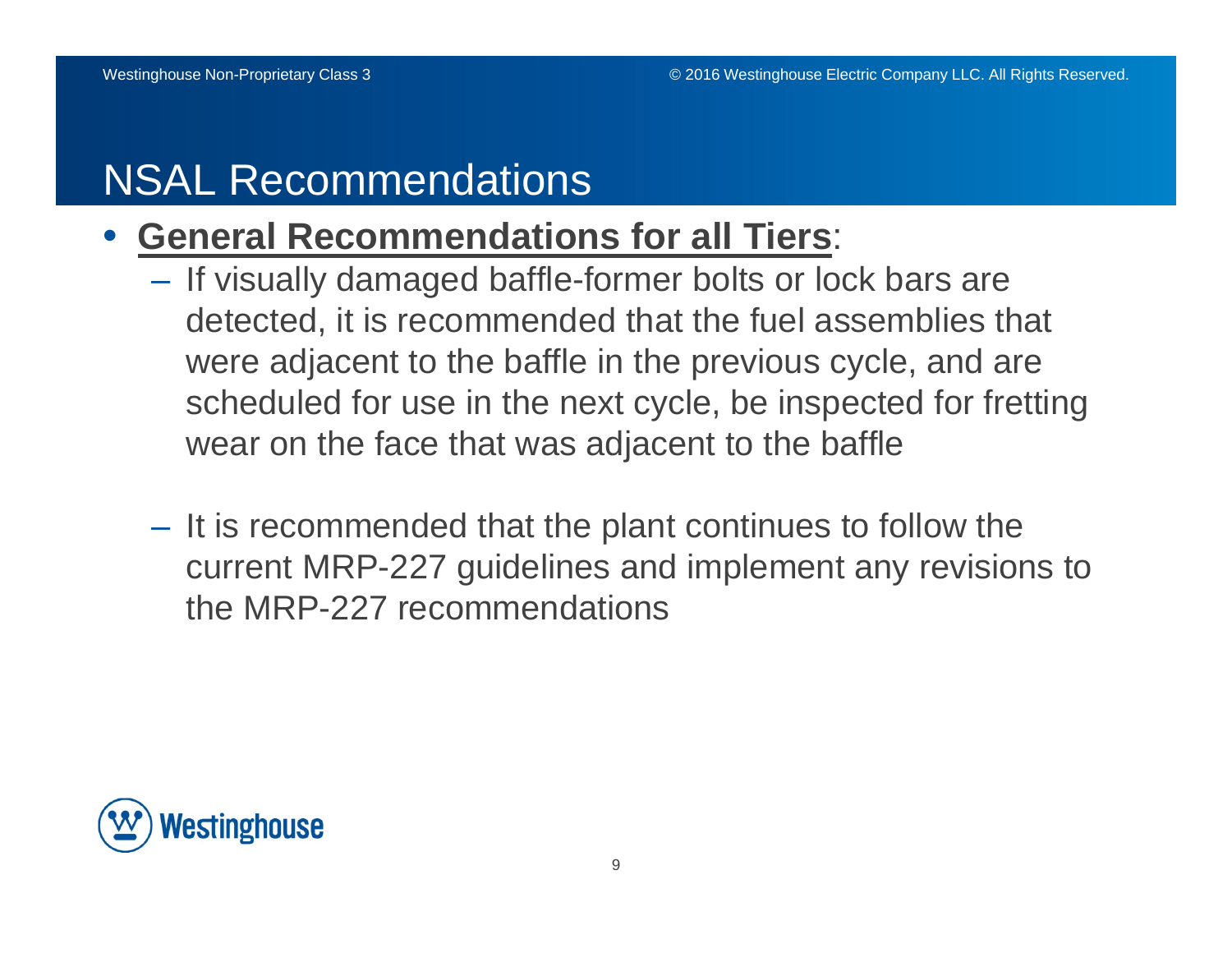## NSAL Recommendations (cont'd.)

- • **Tier 1a (4-loop downflow plants with Type 347 bolt design)**: Complete a UT volumetric inspection of the baffle-former bolts at the next scheduled refueling outage
	- In preparation for this inspection, the plant should consider developing an ABPA and be prepared to replace any baffle-former bolts with visible damage or UT indications
	- Long-term mitigation strategies to consider include upflow conversion and preemptive bolt replacements
- $\bullet$  **Tier 1b (4-loop downflow plants with Type 316 bolt design)**: Complete a VT3 (visual) inspection of the baffle-former bolts at the next scheduled refueling outage
	- If any visual indications are found, it is recommended that the plant completes a UT volumetric inspection of the baffle-former bolts
	- If no visual indications are found, it is recommended that the plant completes a UT volumetric inspection of the baffle-former bolts prior to the completion of the second refueling outage after the issuance of this NSAL